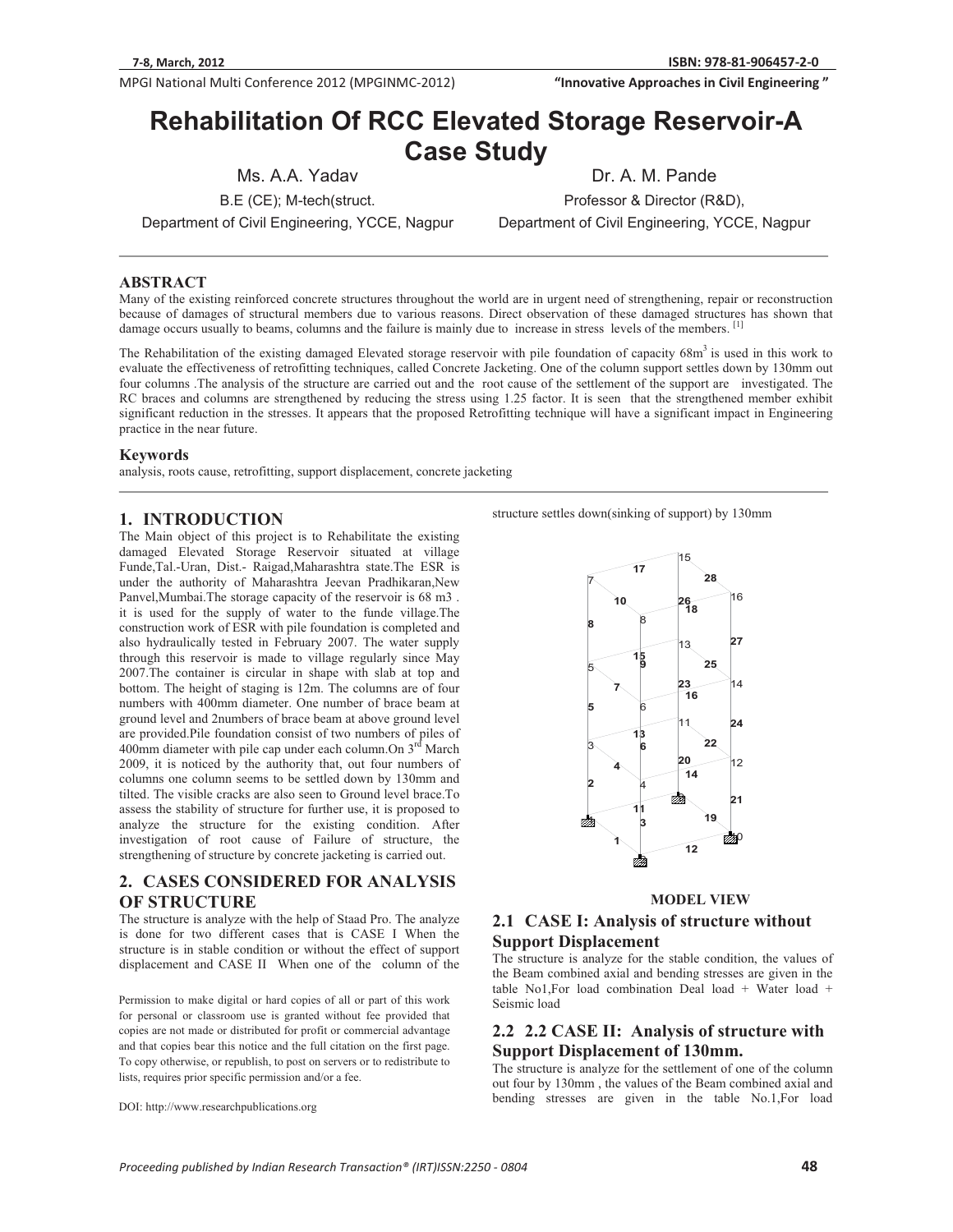# **MPGI National Multi Conference 2012 (MPGINMC-2012) <b>The Conference of City Conference 2012** (MPGINMC-2012) **The Conference of City Conference 2012** (MPGINMC-2012)

combination Deal load + Water load + Seismic load + Support Displacement by 130mm

# **3. ROOT CAUSES OF THE FAILURE OF STRUCTURE**

#### **3.1 Negative Skin Friction**

The negative skin friction may be the one of the most important reason for the failure of structure.

It may be possible the soil layer surrounding a portion of the pile shaft settles more than the pile a downward drag occurs on the pile. This drag is known as negative skin friction

Negative skin friction may develop when a soft or loose soil surrounding the pile settles after the pile has installed.

The negative skin friction may occurs when the soil moves downward relative to the pile. It imposes extra downward load on pile.

#### **3.2 Use Of Under Reamed Pile Foundation**

The use of construction of straight piles in existing pile foundation may be one of the reasons that can possible.

Black cotton soil contains fine clay particles. This property induces a great affinity to water of such type of soil. Alternate swelling and shrinkage in extensive limit during wet and dry process respectively results cracks in soil without any warning. On this soil may suffer severe damage with the change of atmospheric conditions.

Under reamed piles are the most safe and economical foundation in Black cotton soil. Under reamed piles are bored cast in situ concrete piles having bulb shaped enlargement near base

# **3.3 Settlement Of Soil**

The pile foundation consists not of a single pile, but of a group of pile, which act in the double role of reinforcing of soil and also of carrying the applied load down to deeper, stronger soil strata. Failure of the group may occur either by failure of the individual piles or as failure of the overall block of soil.

Group action of piled foundation could results in failure or excessive settlement even though loading tests made on a single pile have indicated satisfactory capacity.

The elastic and consolidation settlements of the group are greater than those of single pile carrying the same working load as that on each pile within the group. This is because the Zone of soil which is stressed by the entire group extends to a much greater width and depth than the zone beneath the single pile.[8]

The settlement of a pile foundation may be due to elastic shortening of piles and due to the settlement of soil supporting the piles.

#### **4. RESULT ANALYSIS**

The result analysis after strengthening the structure with concrete jacketing. The stresses are reduced by considering a factor of 1.25 as shown the table No.1

# **5. RETROFITTING OF STRUCTURE**

#### **5.1 Concrete Jacketing**

This type of jacket uses a thick layer of reinforced concrete around the column and beam. The RC jacket increases flexural strength, shear strength, Axial strength and ductility of column. The longitudinal reinforcement should be dowelled with adequate anchorage in the footing to develop flexural strength.

The flexural strength of column is increased but it should be accompanied by foundation retrofit so as to ensure that plastic hinge forms in column and not in foundation.The confinement of circular columns can be achieved by using closely spaced hoops or spiral reinforcement. In the case of rectangular column, circular or elliptic jackets are more effective than rectangular jackets. In the later form of jacket longitudinal bars are susceptible to buckling in the middle region with the type of reinforcing .The concrete jacketing has an advantage of cost for construction.<sup>[8]</sup>

- For beam nos.1,4,7,10,11,12,19,22,25,
- The size is increased to 350 x 450mm instead of 250 x 350 mm as shown in Fig.no.1
- For beam nos. 13, 14, 15, 16.
- The size is increased to 320 x 420mm instead of 250 x 350 mm Fig.no.2
- For beam nos.  $10, 17, 18, 28$
- The size is increased to 500 x 700 mm instead of 400 x 600mm Fig.no.3
- For columns nos.2,3,5,6,8,9,20,21,23,24,26,27
- - The size of the columns are increased to 450mm instead of 400mm. Fig.no.4

# **6. CONCLUSION**

The retrofitted and the rehabilitated Elevated storage reservoir exhibited more strength than before. The Analysis of the structure confirmed that the strengthening the structure from externally wrapping concrete jacketing shows more strength and stability. The technique is a promising and a viable solution towards enhancing the stress, strength and stiffness characteristics of RC beams and RC columns.

If three sets of pile instead of two are provided in the design of the existing pile foundation than there will be less probability of sinking of support.

If the design of Ground level Braces and Column are design for the higher consideration then it would resist the stresses.

It may be necessary to provide another set of four piles with beams at top and supporting the existing pile foundation. This will relieve the existing piles.

#### **7. REFERENCES**

- [1] Nonlinear Finite Element Analysis of Retrofitting of RCC Beam Column Joint using CFRP byTara Sen1 Umesh Mishra2 and Shubhalakshmi B.S
- [2] Retrofitting Techniques for Bridges and Flyovers Dr. S.K.Thakkar, Ex. Professor Railway Chair and Professor of Earthquake Engineering, Indian Institute of Technology, Roorkee.
- [3] Seismic Retrofitting of R/C Shaft Support of Elevated Tanks BY Durgesh C. Rai,a) M.EERI
- [4] Case Studies of Seismic Retrofitting –Latur to Kashmi r& Lessons Learnt By: Rajendra Desai, Hon. Jt. Director, NCPDP, Ahmedabad, GUJARAT, India
- [5] Seismic Design of Frame Staging For Elevated Water Tanks by Jain,Sudhir K.,Sameer,U.S
- [6] Failure of Overhead Water Tank in the State of Uttar Pradesh in India- A Case Studyby Amjad Masood, Tazyeen Ahmad , Muhammad Arif, V. P Mital , Professors

## **81-906457-2-0 "InnovativeApproachesinCivilEngineering"**